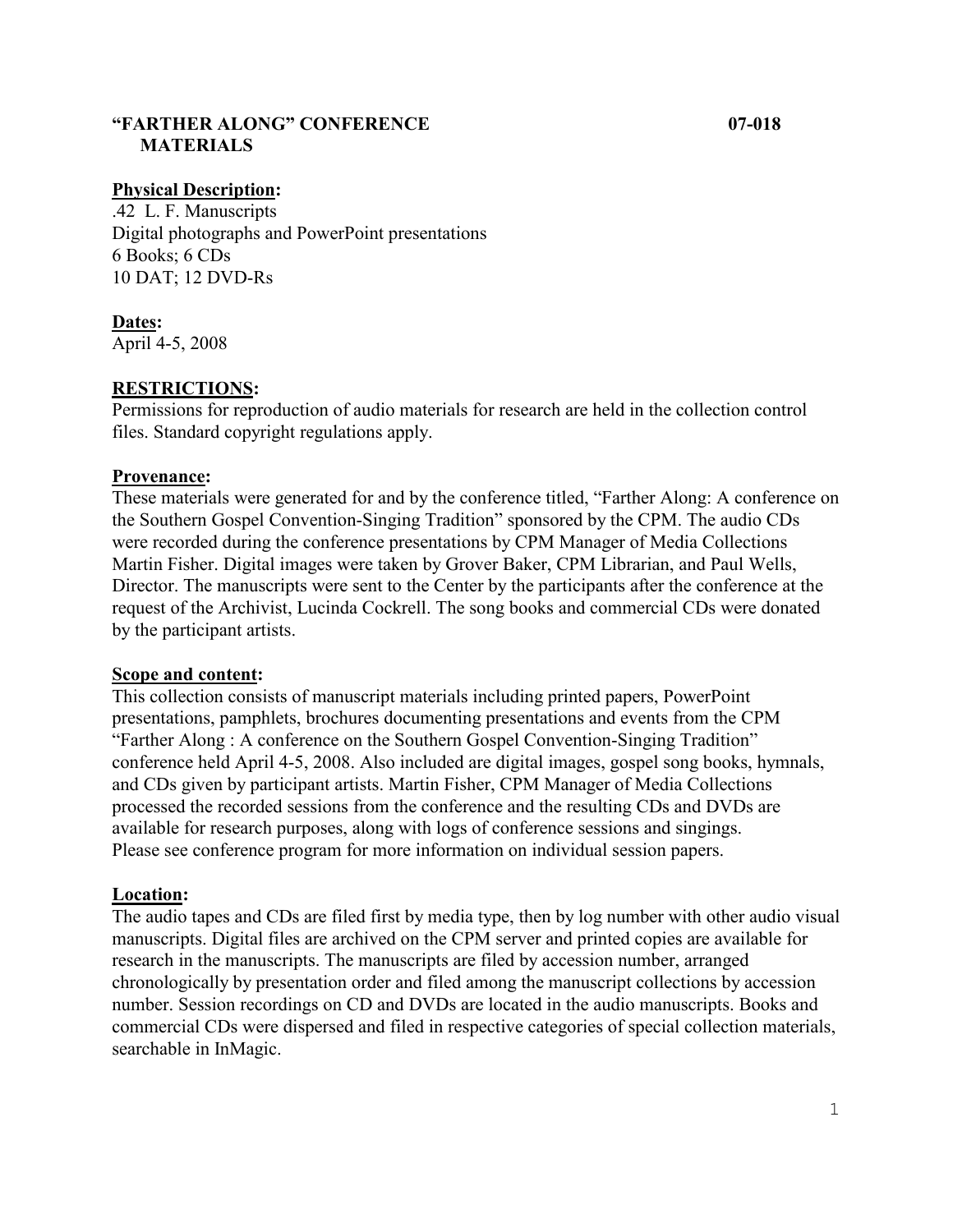# **Related Materials:**

The Center holds other gospel-related manuscript collections, such as the Anna J. Strohman gospel songbook collection (90-010), Southern Gospel Convention Singing Collection (06-018), John A. McClung Hartford Music Company Collection (04-008), George B. Holsinger Shape Note Gospel Music Collection (89-045), Singing School Collection (06-008), and M.H. Woodard Manuscript and Gospel Songbook Collection (01-023). These may be searched through the InMagic Archives database. Other collections containing gospel materials may also be searched through InMagic, such as the rare book, sheet music, iconographic, performance, and trade catalog collections.

## **Folder/box list: Box 1**

| Folder 1            | Pamphlets and program                                                                                                                                                          |
|---------------------|--------------------------------------------------------------------------------------------------------------------------------------------------------------------------------|
| Folder <sub>2</sub> | "Conference Overview: Why We are Here,"<br>Stephen Shearon, School of Music, MTSU                                                                                              |
| Folder 3            | "The R. E. Winsett Music Company: A Case Study in Ma and Pa<br>Publishing,"<br>Mel R. Wilhoit, Bryan College                                                                   |
| Folder 4            | "The Church Hymnal: A Legacy of the Convention Song,"<br>Donald LeRoy, Lee University                                                                                          |
| Folder 5            | "Varying Degrees of Similitude: Stylistic Homogeneity and Change in the<br>Stamps-Baxter Songs of Luther Presley,"<br>Gregory Straughn, Abilene Christian University.          |
| Folder 6            | "Skylite Recording Company: The Legacy of Stamps,"<br>Theodore E. Fuller, Collierville, Tennessee.                                                                             |
| Folder 7            | "The Gaitherization of Convention Singing" (PowerPoint paper).<br>Douglas Harrison, Florida Gulf Coast University                                                              |
| Folder <sub>8</sub> | "Music Is a Science: The Career and Legacy of Shaped-Note Music Teacher W.<br>E. Ledbetter, Overton County, Tennessee,"<br>Steve Hoskins, Trevecca Nazarene University/MTSU    |
| Folder 9            | "Who Will Sing One Song for Me": Tracing Shape-Note Singing Traditions in<br>Rural Tennessee – (PowerPoint paper)<br>Holly Garrett Anthony, Tennessee Technological University |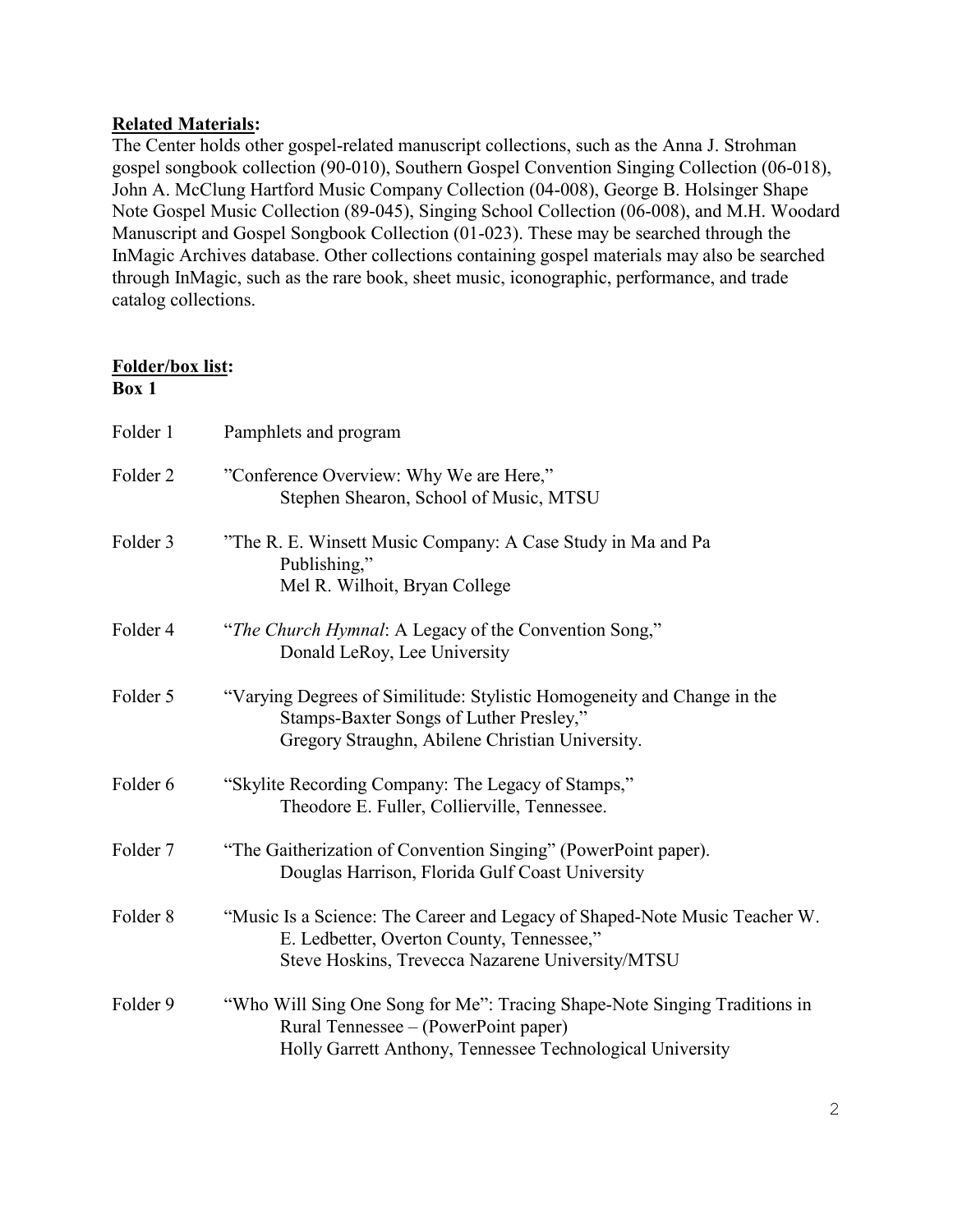| Folder 10 | "Aldine Keiffer, Southern Gospel, and Hillbilly Music: The Case of 'The Grave<br>on the Green Hillside" - (PowerPoint paper)<br>Stephen Shearon, MTSU                                                         |
|-----------|---------------------------------------------------------------------------------------------------------------------------------------------------------------------------------------------------------------|
| Folder 11 | "From Hartford to Honky-Tonks to the 'Hood': The continuing Cultural Journey<br>of Albert E. Brumley's 'I'll Fly Away'"<br>Kevin Kehrberg, University of Kentucky                                             |
| Folder 12 | "The Reasons We Sing: The Reported Health Benefits of Regular and Active<br>Participation in Southern Gospel Convention Singing" (PowerPoint<br>paper)<br>Susan E. Abbott, Stephen F. Austin State University |
| Folder 13 | "The Family of God: The Transmission of 'Family Values' through the Gendered<br>Conventions of Southern Gospel Singing Conventions<br>Suzanne R. Lee, Saint Louis University                                  |
| Folder 14 | "The Art of Convention-Style Piano Accompaniment," (Note: paper not received)<br>Tracey Phillips, MTSU                                                                                                        |
| Folder 15 | "Digitizing on a Shoestring: The Max Morris Southern Gospel Music Collection,"<br>(PowerPoint paper)<br>Jacquelyn A. Royal, Lee University                                                                    |
| Folder 16 | "Southern Gospel Holdings at the Center for Popular Music,"<br>(PowerPoint paper)<br>Paul F. Wells and Grover Baker, MTSU                                                                                     |
| Folder 17 | "Variations in Style and Repertory of Seven-Shape Conventions in Alabama,"<br>(PowerPoint paper)<br>Steve Grauberger, Alabama State Council on the Arts                                                       |
| Folder 18 | "The Speer Family: The "First Family" of Gospel Music,"<br>Shawn Degenhart, Peoria, Illinois.                                                                                                                 |
| Folder 19 | Audio logs of conference sessions                                                                                                                                                                             |
| Folder 20 | Accompanying materials to CD: "Traditional Musics of Alabama, vol. 2."                                                                                                                                        |
| Folder 21 | Photographs – Thumbnails of digital images                                                                                                                                                                    |
| Folder 22 | <b>Release Agreements</b>                                                                                                                                                                                     |